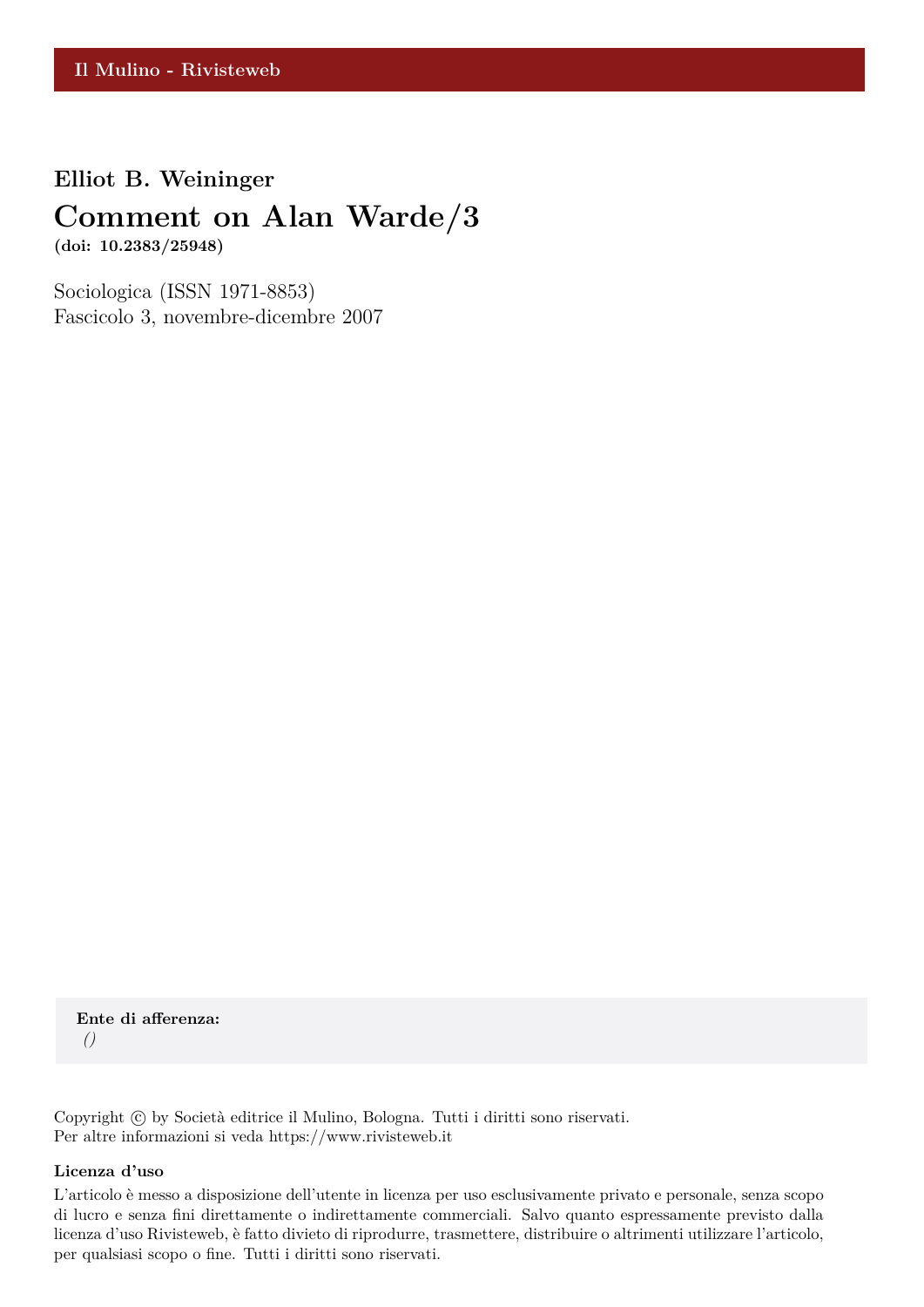Saggi

# Comment on Alan Warde/3 *by* Elliot B. Weininger

doi: 10.2383/25948

Alan Warde's paper is somewhat difficult to evaluate – and this for at least two reasons. On the one hand, analyzing a qualitative data set which contains information on no fewer than twenty-five social and demographic categories of respondents, Warde can present only a vanishingly small amount of primary data within the constraints of an essay. Although not all of these groups make an appearance in the text, the majority do, placing Warde in the difficult position of having to summarize large swathes of data – an issue, I suspect, that will be particularly salient for non-British readers. On the other hand, however, it seems to me that some of the difficulty of appraising the paper derives from Warde's refusal to select just one of the figures that emerged from the focus groups on which the paper is based and place it at the center of a simple narrative which (putatively) encapsulates the orientation to culture in contemporary Britain. Instead, following the lead of Holbrook, Weiss, and Habich [2002], Warde remains open to the existence of multiple tendencies which, it would seem, are by no means incapable of coexisting. Thus, in addition to the oft-analyzed omnivore, we find in his paper a wide array of sociological personages: the individualistic consumer, the moralist, the snob and the anti-snob, the piss-head, and the geek, etc., along with those who are openly confused. (Univores, interestingly, appear to be absent from this roster.) The reality of the situation, it would seem, is somewhat obscure, without for all that having dissolved into a patternless fog, and Warde is to be commended for attempting to capture and analyze it as such.

The paper grows out of out a large project on *Cultural Capital and Social Exclusion* (CCSE). The project is notable for collecting a broad array of data concerning cultural tastes and practices by multiple means: the focus groups analyzed by Warde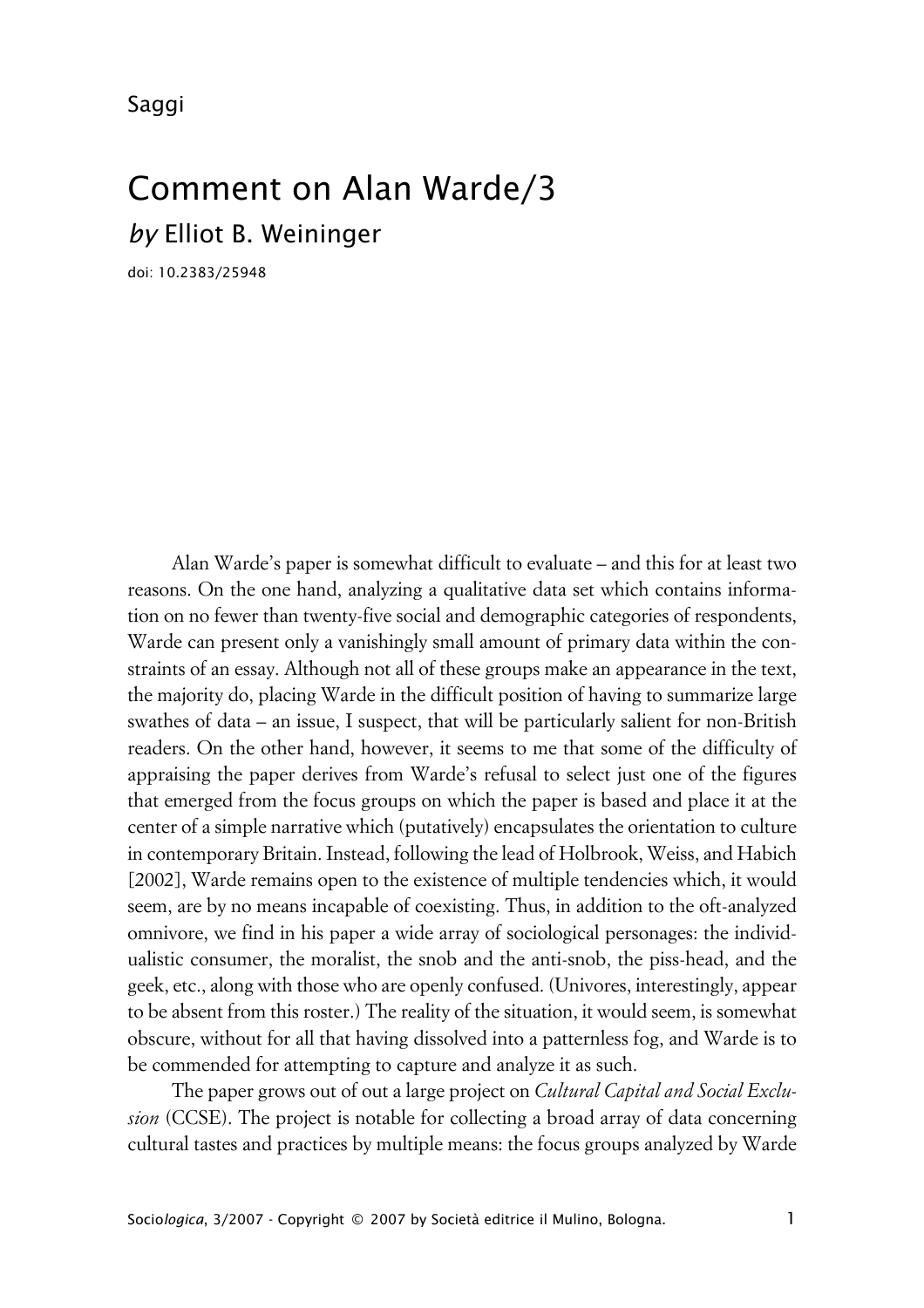were populated by individuals who had previously responded to a large-scale survey; household interviews were also carried out with a subset of respondents. Given this admirable multi-method design, some of Warde's findings, I think, become particularly salient when viewed in the context of other published results from the project. I would like to consider on just two of his findings:

1) The lack of "objective standards" of taste and the related issue of cultural "consecration";

2) The cultural orientations of the working class and of those with a tenuous attachment to the labor market.

Selecting just these issues obviously leaves much that is of interest in Warde's piece uncommented on.<sup>1</sup> However, given both the scope of Warde's analysis and the multiplicity of "effects," it seems reasonable to try to push the discussion in the direction of specificity.

#### **xCultural Capital without Symbolic Capital?**

The Kantian judgment of taste, famously interpreted by Bourdieu as the codified expression of a bourgeois aesthetic orientation, is characterized as a purely subjective response to the object which nevertheless requests universal assent. Warde's focus group participants, by contrast, do not place much stock in the workings of a *sensus communis*. Instead, many of them express what would seem, at least at first glance, to be an egalitarian view: "one person's taste is as good as the next." Thus, at a quasi-normative level, "personal preference" reigns for the majority in matters of taste, accompanied by a widespread disinclination to judge the judgments of others. Unsurprisingly, then, Warde also reports frequent denunciations of both snobbishness and pretension. To be sure, one can reasonably suspect that in many cases the emphasis on the "personal" is less a matter of principle than convenience, recusing the individual from having to put his taste on the line. That said, indifference to culture poses no threat to the premise of an open landscape in which each can develop her own tastes over time, undertaking cultural investments whose value is purely individual, and which are thereby immunized against the push and pull of "market" forces.

Needless to say, however, this Edenic picture does not exhaust the story. As Warde notes early on, numerous participants insist that snobbery abounds, while only one will admit to practicing it. More to the point, the quasi-normative view coexists

<sup>1</sup> In particular, the degree to which factors such as nativity and sexual orientation are implicated in taste configurations has rarely received consideration in the literature.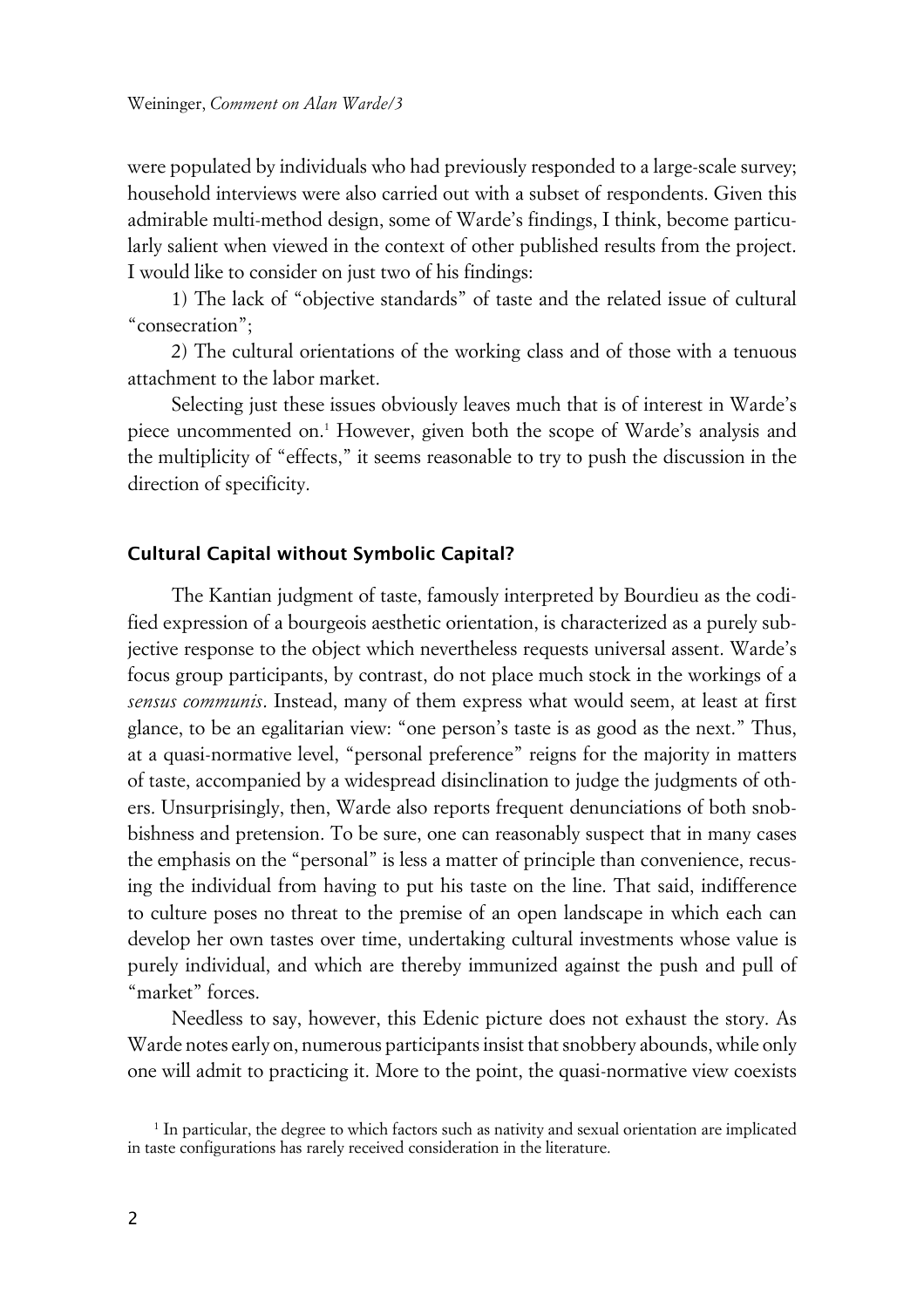with an acknowledgement – found in wide array of socio-demographic groups – of the empirical existence of aesthetic hierarchies (as with those who claim license to enjoy cultural "trash" *qua* trash).<sup>2</sup> Hence the palpable confusion.

This confusion extends to the whole issue of "consecration." No matter how firmly the ethos of personal preference is rooted in the collective mindset, it remains obvious that the whole apparatus of cultural sacralization – populated by critics, curators, professors, cultural journalists, prize committees, etc. – is still intact.<sup>3</sup> Warde reports, however, that participants evince some perplexity over whether and how much to credit the judgments of "experts," and in some cases express open disdain for professional canonizers.<sup>4</sup> Furthermore, Warde suggests, the "experts" are themselves so variegated in their tastes and opinions that the contours of the canon may become blurry, greatly reducing the ability of critical imprimatur to function as a warrant of status claims.

 To the extent that this is the case, status honor cannot really accrue to individuals simply on the basis of their capacity to select among a clearly delimited set of legitimated works. Nevertheless, symbolic capital re-appears in a slightly more abstract form: "Ability to incorporate elements of an omnivorous orientation and to handle, more or less confidently, boundary effacement becomes a mode of distinguished conduct in its own right." Similar, perhaps, to the members of the "dominant class" in Bourdieu's work who are able to artfully consume or appreciate even the most trivial objects – as mentioned by Warde in the opening section of his essay – these omnivores are able to comfortably maneuver in a terrain that lacks clear landmarks and still find their reward.<sup>5</sup>

This assessment is consistent with the line of argumentation developed by Peterson and colleagues early on concerning cultural omnivores, and has been in-

<sup>2</sup> Predictably, one also finds here and there a quasi-sociological view in which taste is said to be a function of class, race, gender, etc.

<sup>&</sup>lt;sup>3</sup> Although it too has obviously undergone various transformations in recent decades. For an account of some of these, see the impressionistic but interesting study by English [2005].

<sup>4</sup> Without wanting to overstate its significance, I do feel that it is important to register the fact that the data from the project apparently yield at least one significant exception to this trend: "Focus group discussions amongst young professionals, black middle classes, lesbians and gays (who were largely recruited from within professional circles) and cultural professionals were the most au fait with contemporary literary trends and made reference to recent prominent or prize-winning titles, such as those gaining the Booker Prize or Orange Prize. (...) [T]his suggests the particular location of an interest in the literary in professional, metropolitan and relatively privileged circles" [Wright 2006: 132-133]. Here again it is necessary to remain open to the possibility of competing trends.

<sup>5</sup> As Warde clearly recognizes, these omnivores are not entirely dissimilar to the "new cultural intermediaries" described by Bourdieu, whose taste for legitimate culture is complemented by flirtations with popular culture, but approached through an "'academic' disposition" [Bourdieu 1984: 360] – even if they do not share the former group's experience of downward mobility.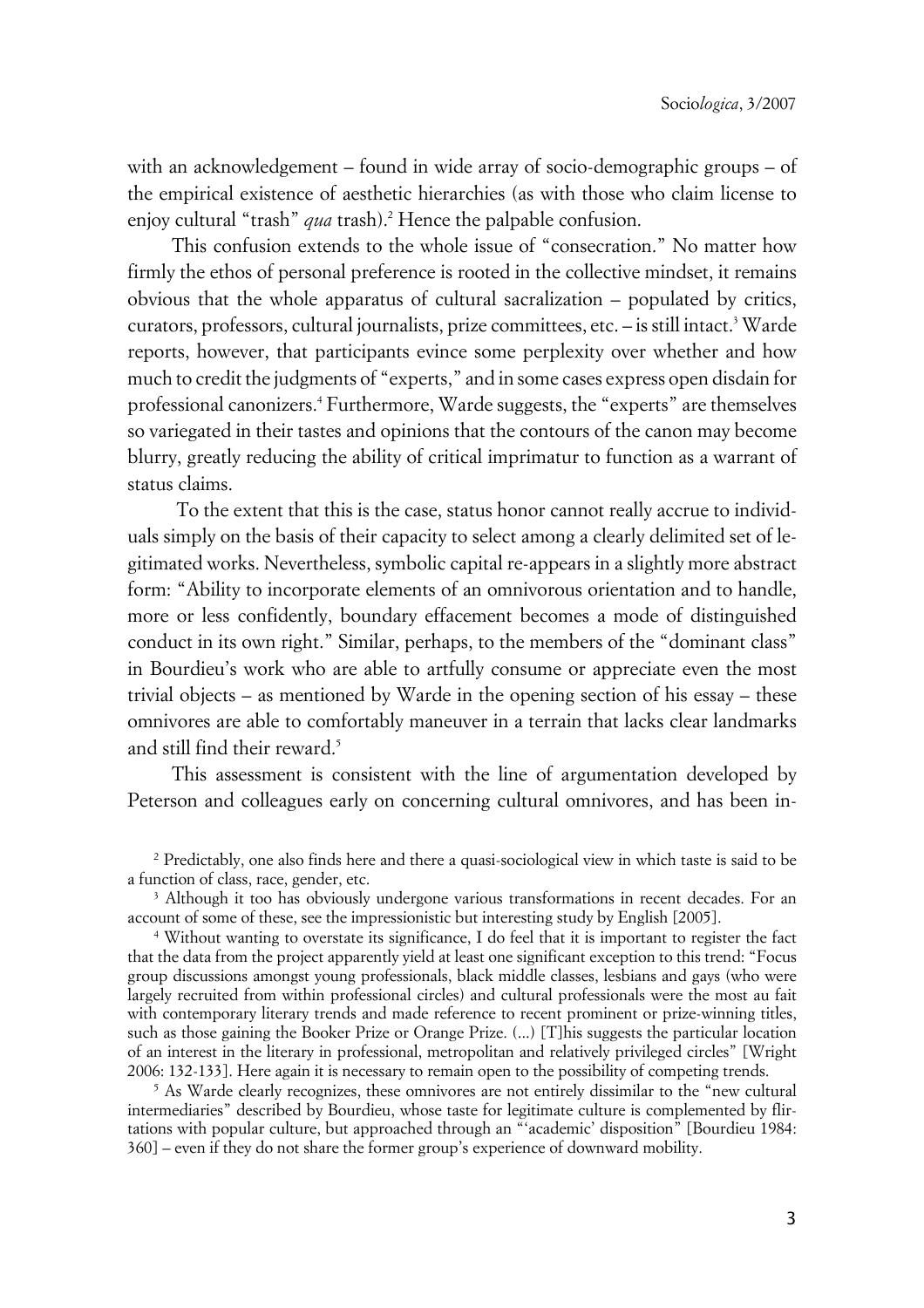voked widely since, as sociologists have attempted to track these mysterious creatures throughout their natural habitat [see Peterson 2005, which provides a comprehensive review of the literature to that date]. However, it seems to me that we still know relatively little about this aspect of the "omnivore phenomenon." How are omnivores evaluated *in situ* – both by other omnivores and by non-omnivores? Do they even constitute a socially (as opposed to sociologically) recognizable type – and if so, in what settings? Do the focus groups provide us with insight into the figure of the omnivore as an object of "perception and appreciation"?

#### **xTaste and Anti-Taste**

The omnivore thesis has, arguably, driven the majority of the research over the last fifteen years into social stratification and taste. The primary question has been, by and large, whether the omnivorous orientation is concentrated in particular social positions (defined in terms of educational attainment, social class, occupational status, income – and more recently – gender, age, and ethnicity).<sup>6</sup> At admitted risk of oversimplification, it seems to me that this has led to a relative loss of interest in various taste configurations that are not easily located within an omnivore/paucivore/univore schema, or at the least, led researchers to concentrate attention on the full variety of such configurations only insofar as placement on this schema is problematic.<sup>7</sup> In light of this, one of the most appealing aspects of the CCSE data are their ability to enable us to look, in detail, at an unusually wide range of taste patterns. Warde's paper raises numerous interesting issues in this regard, of which I would like to highlight just one.

The analysis of the focus groups composed of participants from various segments of the working-class is, in many ways, consistent with expectations: we find tendencies such as the inclination to regard cultural objects through the lens of morality and a general emphasis on conformity with the local social group. To be sure, Warde's summary of working-class taste is forcefully expressed: this configuration entails

a strong sense of social differences, implicitly, but not explicitly, redolent of class hostility. Taste is a means of identifying social groups, and is clearly associated with a sense of social hierarchy, of superiority and inferiority. The others are 'opposite to us'.

<sup>6</sup> More recently, of course, a number of researchers have argued that omnivorousness itself is a variegated phenomenon. Again, see the discussion in Peterson [2005], as well as Warde, Wright, and Gayo-Cal [2007], and Ollivier [forthcoming].

<sup>&</sup>lt;sup>7</sup> The term "paucivore" is taken from Chan and Goldthorpe [2007].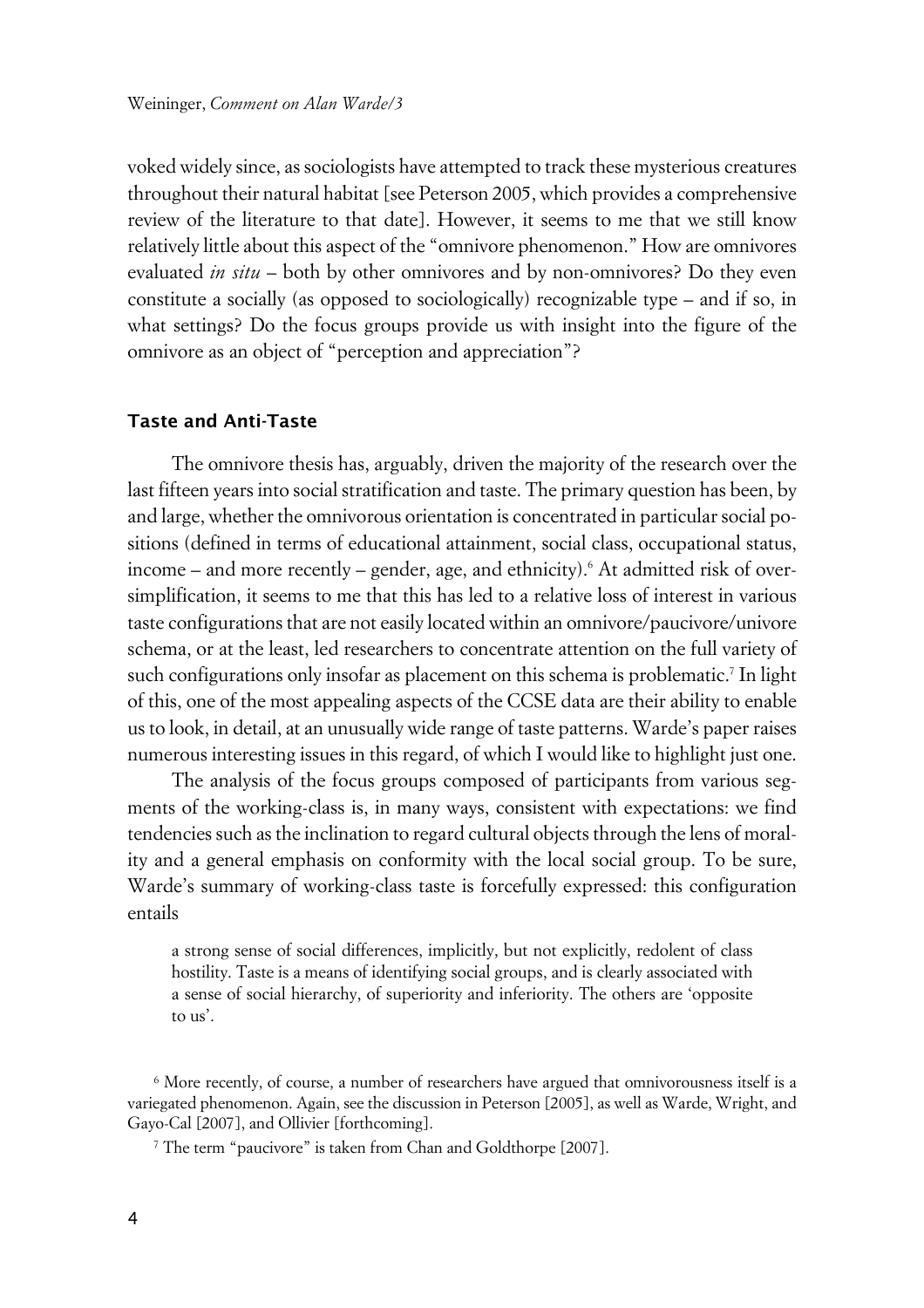Despite the emphatic formulation, this assessment does not, it seems to me, depart in any dramatic way from earlier research on working-class taste. Perhaps because of this, Warde offers us very little insight into the actual content of this taste. Indeed, his conclusion asserts that the various segments of the working-class are generally apathetic when it comes to aesthetics: "Other concerns – religion, morality, family and community – probably have greater priority."

However, Warde's discussion of the working class becomes more intriguing if viewed in the context of results from the CCSE's large-scale probability sample. In particular, Gayo-Cal, Savage, and Warde [2006], using multiple correspondence analysis, have produced a "cultural map of the United Kingdom" that combines data on an extraordinarily wide array of cultural practices and taste-commitments (including both genres and particular works) which constitutes an interesting backdrop to the focus group information.<sup>8</sup> One of their more striking results concerns not simply what kinds of culture occupy people, but whether people are occupied at all:

[T]he major rift is between those who express likings (...) and those who are disengaged and who do not appear to have any obvious likes. We need to (...) caution that this finding depends on the variables used to construct the space of lifestyles, and that it could be that…[the individuals located in this portion of the map] have tastes and forms of participation that we did not ask about. But, as should be clear (...), we did ask about a wide range of cultural forms [Gayo-Cal *et al.* 2006: 230; my addition].

#### Elsewhere, they declare that

[T]he overriding impression of this particular configuration of activities is one of disengagement from, and even rejection of, many forms of cultural activity. The dislikes are for those items associated with established high culture, but there are no alternative positive preferences to suggest some substitute vibrant popular cultural life [*ibidem*: 219].

Needless to say, this tendency has a definite social homologue: it predominates among respondents who, in addition to being young, are members of the working class (or who have a tenuous connection the labor market), as well as those with low levels of educational attainment.<sup>9</sup> Given the degree of working-class disconnection

<sup>&</sup>lt;sup>8</sup> This article should be recommended in the strongest terms. It goes without saying that the authors' achievement derives not from having learned a statistical technique made popular by Bourdieu, but in going well-beyond the majority of recent literature on taste by combining, into a single "cartographic" description, data that cover both practices and attitudes while simultaneously spanning numerous cultural forms that are themselves internally stratified (into highbrow, lowbrow, etc.).

<sup>9</sup> It should be noted that older members of the working class are by no means exempt from the inclination to disengagement and rejection in matters of culture; in their case, however, the data also evidence some "positive" orientations towards elements of popular culture (Gayo-Cal *et al*. 2006: 230).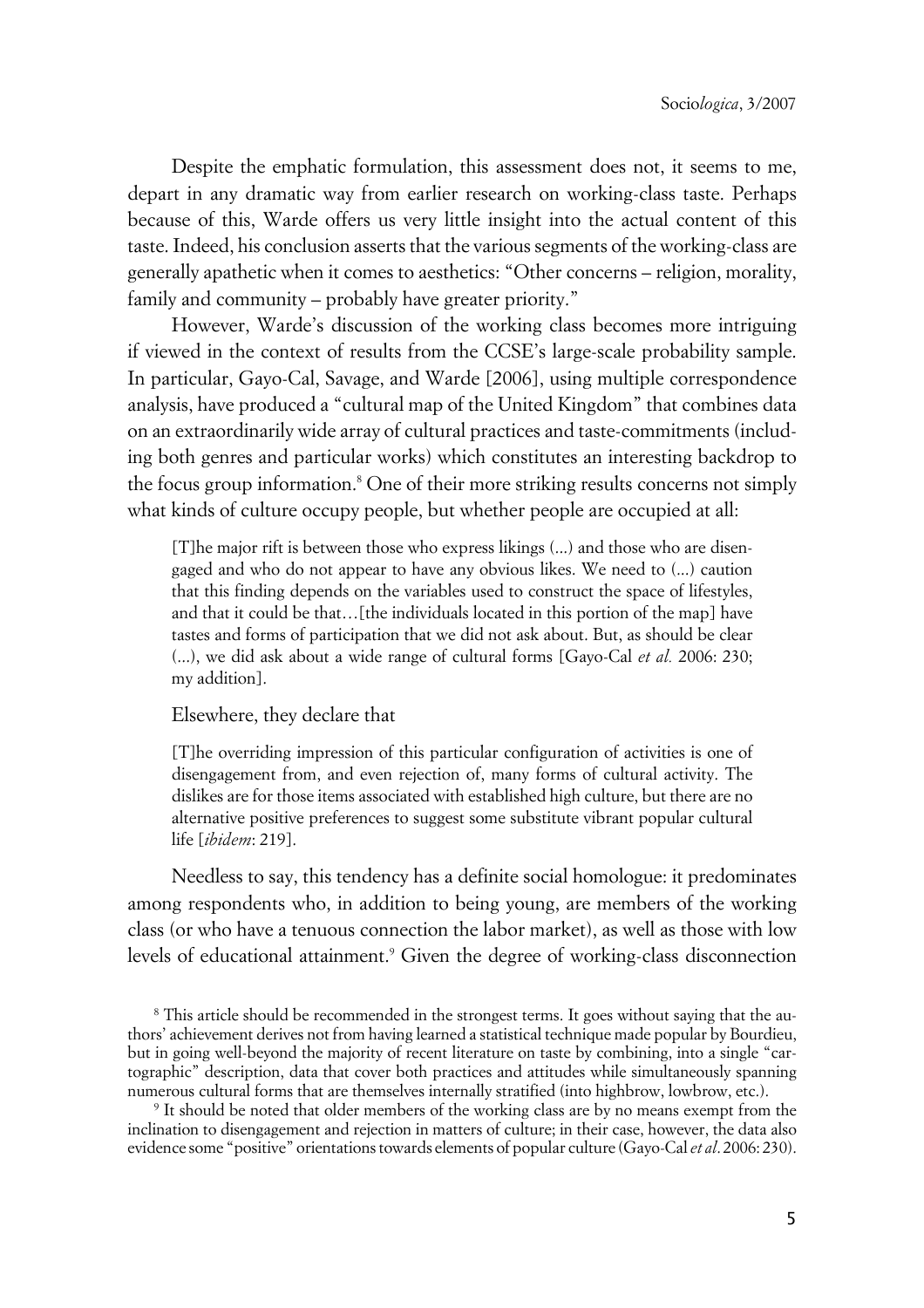from non-highbrow culture suggested by the survey, it seems to me that the focus group data become all the more important. However, it is not the negative attitude towards theater-goers that calls for analysis (as with the conversation about "geeks" that Warde reproduces); rather, it is the relation to "popular" culture. What stance do the working-class participants (and the unemployed or under-credentialed) assume towards pop and rock, football, etc.? Do the focus groups provide us with indications of areas in which the survey may have been insufficient – that is, areas which, had they been included, would have begun to reveal the contours of a "positive" working-class taste? Should questions about, say, particular genres of music been more finely differentiated?

With respect to these questions, I will simply state the obvious by saying that, if we broaden the concept of culture along anthropological lines, we will certainly encounter a plethora of "obvious likes" and "positive preferences" at some point. But this does not absolve us from the need to determine just how deeply-seated and how wide in scope working-class apathy and antipathy really are, how they play out in everyday life, and how they function in both cross-class and intra-class encounters. While those with a better grasp of the contemporary British situation may be nonplussed by this aspect CCSE data, it seems to me that, at the very least, there is nothing in it which disconfirms the rather bleak portrait to be found in, say, Charlesworth [2000]. Thus, I would venture that the time seems ripe to place working-class taste at the center of sociological attention, despite all the difficulties that such work can entail.

#### **Studying the Landscape**

Warde's paper, and by extension, the work of the CCSE team, has the potential to move the sociology of taste forward in numerous ways. While obviously important for its ability to contribute to the topics and debates that already populate the agenda, I am particularly hopeful that these data will compel us to broaden that agenda. Unlike the Kantian aesthete, sociologists are not disinterested in the reality of the objects they work so hard to apprehend. We therefore should not allow ourselves settle for a truncated view. To be sure, much work remains to be done with Warde's data – including a fuller consideration of the relation between the survey results and the qualitative results. But that is merely a reason to look forward to the book.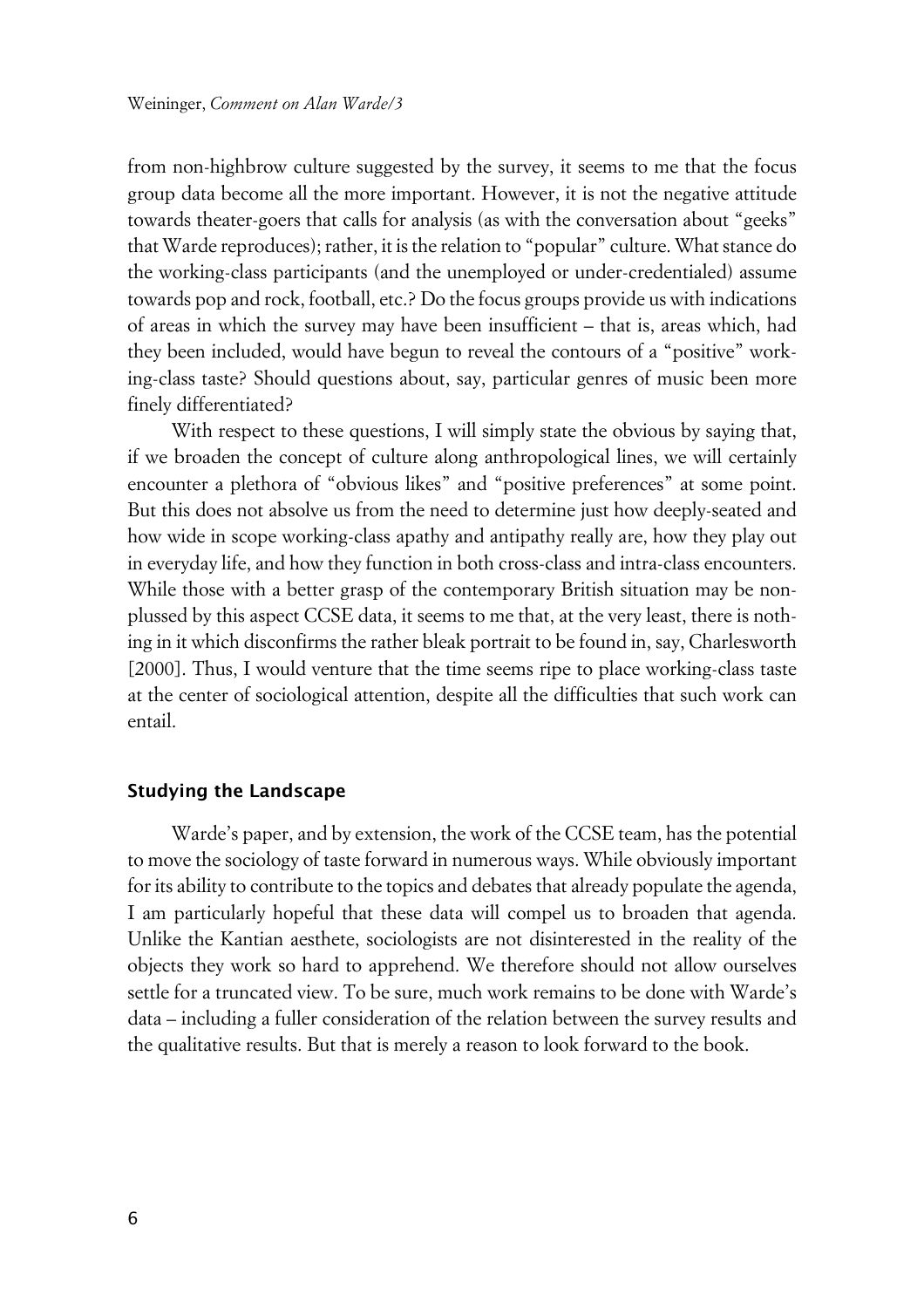# **References**

Bourdieu, P.

1984 *Distinction: A Social Critique of the Judgment of Taste*. Trans. R. Nice. Cambridge, MA: Harvard University Press.

Charlesworth, S.J.

- 2000 *A Phenomenology of Working-Class Experience*. Cambridge: Cambridge University Press.
- Chan, T.W., and Goldthorpe, J.H.
- 2007 "Social Stratification and Cultural Consumption: The Visual Arts in England." *Poetics* 35: 168-190.

English, J.

2005 *The Economy of Prestige: Prizes, Awards, and the Circulation of Cultural Value*. Cambridge, MA: Harvard University Press.

Gayo-Cal, M., Savage, M., and Warde, A.

2006 "A Cultural Map of the United Kingdom, 2003." *Cultural Trends* 15: 213-237.

Holbrook, M.B., Weiss, M.J., and Habich, J.

2002 "Disentangling Effacement, Omnivore, and Distinction Effects on the Consumption of Cultural Activities: An Illustration." *Marketing Letters* 13: 345-357.

Ollivier, M.

Forth. "Modes of Openness to Cultural Diversity: Humanist, Populist, Practical, and Indifferent Omnivores." *Poetics*.

Peterson, R.A.

2005 "Problems in Comparative Research: The Example of Omnivorousness." *Poetics* 33: 257-282.

Warde, A., Wright, D., and Gayo-Cal, M.

2007 "Understanding Cultural Omnivorousness: Or, the Myth of the Cultural Omnivore." *Cultural Sociology* 1: 143-164.

Wright, D.

"Cultural Capital and the Literary Field." *Cultural Trends* 15: 123-139.